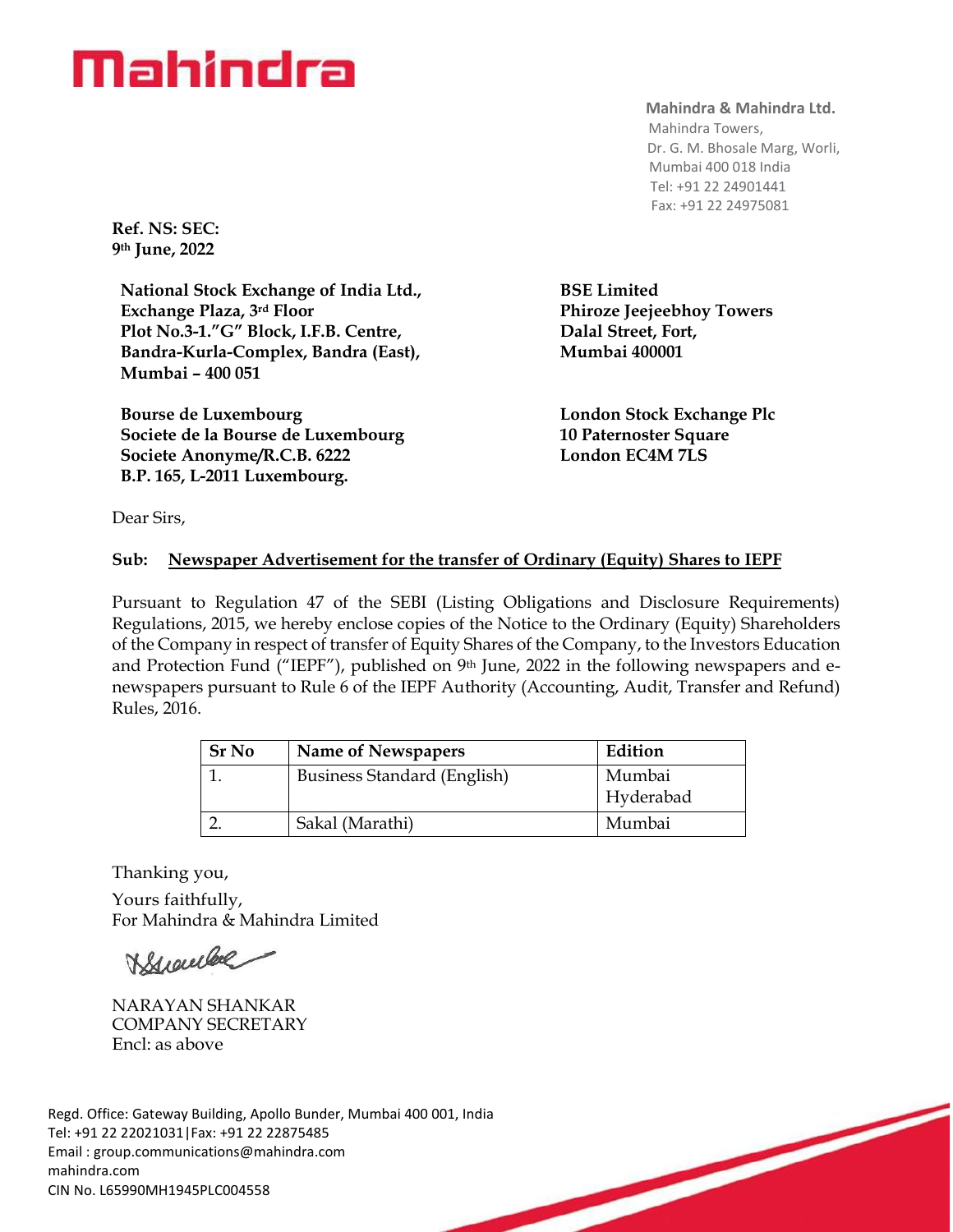Also published in Hyderabad edition

# Mahindra

Rise.

### **Mahindra & Mahindra Limited**

Registered Office: Gateway Building, Apollo Bunder, Mumbai - 400 001

CIN: L65990MH1945PLC004558

website: www.mahindra.com • e-mail: investors@mahindra.com Tel: +91 22 22895500 · Fax: +91 22 22875485

### NOTICE TO THE ORDINARY (EQUITY) SHAREHOLDERS OF THE COMPANY

#### Sub.: Transfer of Ordinary (Equity) Shares of the Company to the Investor Education and Protection Fund

This Notice is published pursuant to the provisions of the Investor Education and Protection Fund Authority (Accounting, Audit, Transfer and Refund) Rules, 2016 notified by the Ministry of Corporate Affairs as amended from time to time ('the Rules').

The Companies Act, 2013 and the Rules, inter alia, contain provisions for transfer of all shares in respect of which dividend has not been paid or claimed for seven consecutive years or more in the name of Investor Education and Protection Fund ('IEPF'). However, where there is a specific order of Court or Tribunal or Statutory Authority restraining any transfer of such shares and payment of dividend or where such shares are pledged or hypothecated under the provisions of the Depositories Act, 1996, the Company will not transfer such shares to IEPF.

Adhering to the various requirements set out in the Rules, individual communication has been sent to the concerned shareholders whose Ordinary (Equity) shares are liable to be transferred to IEPF under the Rules, for taking appropriate action(s).

The Company has uploaded full details of such shareholders including names, Folio number or DP ID & Client ID and shares due for transfer to IEPF on its website. Shareholders concerned are requested to refer to the web-link http://www.mahindra.com/investors/reports-and-presentations to verify the details of their unencashed dividends and the shares liable to be transferred to the IEPF.

Kindly note that all future benefits, dividend arising on such shares would also be credited to IEPF. Shareholders may also note that both the unclaimed dividend and the shares transferred to the IEPF including all benefits accruing on such shares, if any, can be claimed back by them from IEPF Authority after following the procedure prescribed in the Rules.

The concerned shareholders, holding shares in physical form and whose shares are liable to be transferred to IEPF may note that the Company would be issuing new share certificate(s) in lieu of the original share certificate(s) held by them. After issue of new share certificate(s), the Company will inform the depository by way of Corporate Action to convert new share certificate(s) into DEMAT form and transfer the shares to IEPF as per the Rules and upon such issue, the original share certificate(s) which stand registered in their name will stand automatically cancelled and be deemed non-negotiable. The shareholders may further note that the details uploaded by the Company on its website should be regarded as and shall be deemed adequate notice in respect of issue of the new share certificate(s) by the Company for the purpose of transfer of shares to IEPF pursuant to the Rules.

In case of share(s) held in dematerialised form, the Company shall inform the depository by way of Corporate Action, where the shareholder(s) have their accounts for transfer in favour of the IEPF Authority.

Please note that the due date for claiming dividend for Financial Year 2014-15 is 8<sup>th</sup> September, 2022. All concerned Shareholder(s) are requested to make an application to the Company/ the Company's Registrar and Transfer Agent preferably by 26<sup>th</sup> August, 2022 with a request for claiming unencashed or unclaimed dividend for the year 2014-15 and onwards to enable processing of claims before the due date.

In case no valid claim in respect of unclaimed dividend is received from the shareholders by due date, the Company shall, with a view to complying with the requirements set out in the Rules, transfer the shares to the IEPF as per procedure stipulated in the Rules. Please note that no claim shall lie against the Company in respect of unclaimed dividend amount and equity shares transferred to the IEPF.

In case the shareholders have any queries on the subject matter, they may contact the Company's Registrar and Transfer Agents at KFin Technologies Limited, Unit: Mahindra & Mahindra Limited, Selenium Tower B, Plot 31-32, Gachibowli, Financial District, Nanakramguda, Hyderabad, Telangana - 500 032. Tel.: +91-40-6716 2222; Fax: +91-40-2342 0814; Toll Free No.: 1800-3094-001; Email: einward.ris@kfintech.com; Website: www.kfintech.com

For MAHINDRA & MAHINDRA LIMITED

Sd<sub>I</sub>

Place: Mumbai

H781701

Date: 9th June, 2022

**COMPANY SECRETARY** - -

**NARAYAN SHANKAR**